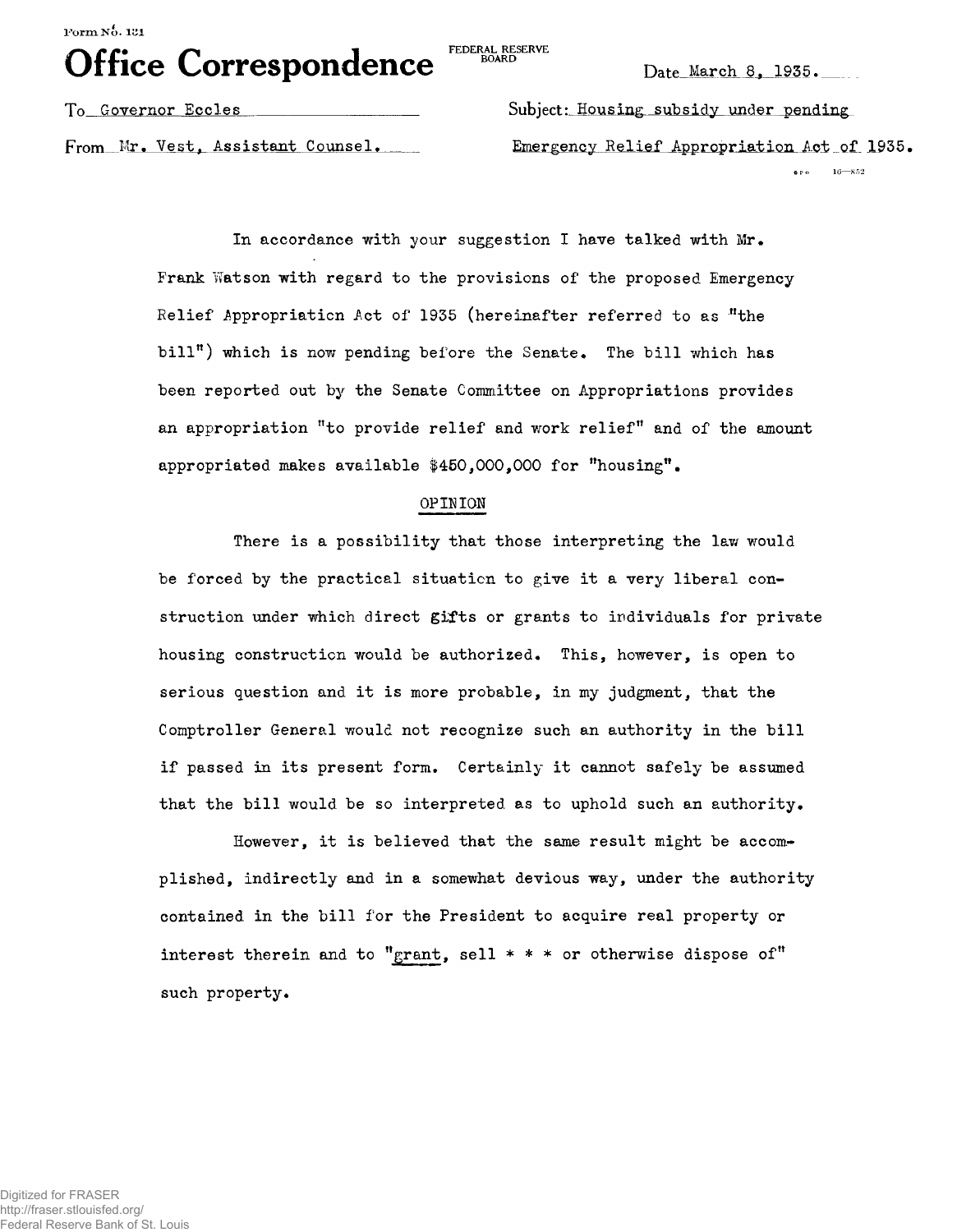#### DISCUSSION

In our discussion of this subject, Mr. Watson suggested that the provisions of the bill may, under a liberal construction, be interpreted as permitting grants and loans to finance private housing construction projects. In this connection he pointed out that there are a number of provisions in the bill whose interpretation is doubtful and that in order that the bill may be workable and practicable it will be necessary to interpret it in a liberal manner. For example, he suggested that although a sum is made available for public projects of States or political subdivisions thereof, there is no specific authority for loans or grants for this purpose, and, accordingly, that unless authority for such loans or grants is implied, the effect of the bill in this respect will be restricted to cases in which the Federal Government employs directly the workers on such projects (an impracticable interpretation which would substantially nullify the provision). He feels, therefore, that it is not improbable that a liberal interpretation will be forced upon those construing the statute, and that under such a liberal interpretation grants as well as loans might be made in the case of such public projects of States or political subdivisions and, on the same principles, that loans and grants could be made to individuals for private housing construction. He recognizes, however, that there is doubt as to whether this interpretation would be adopted,

I think it may be assumed that, under the rules relating to the interpretation of statutes, the provisions of the bill should be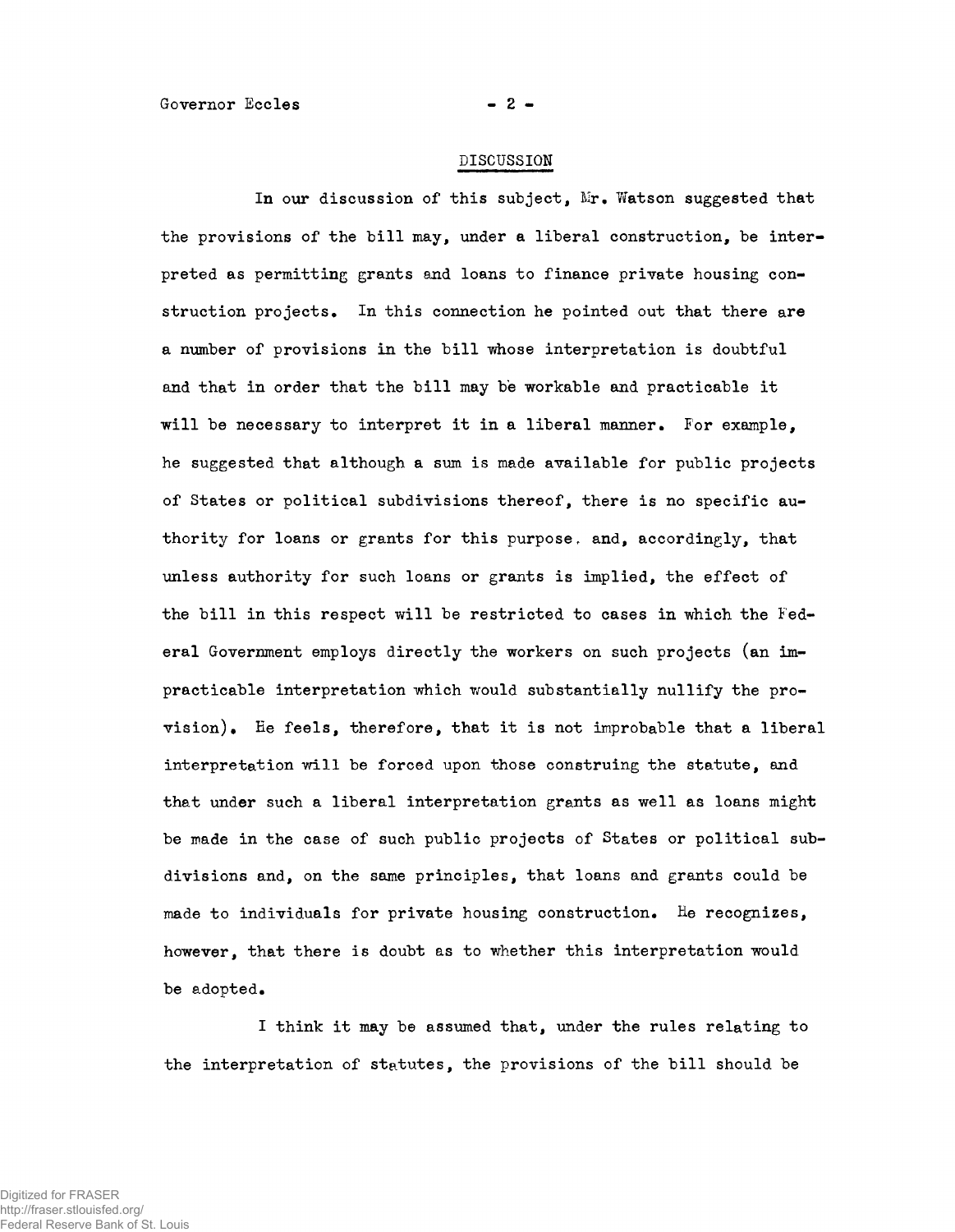Governor Eccles  $-3$  -

liberally construed because of the remedial purpose involved and the obvious intent of Congress to confer broad and comprehensive authority upon the President, However, as a practical matter, the bill must be interpreted by the Comptroller General of the United States, and if he follows his usual practice in such matters, he will not be inclined to give the bill any broader construction than is clearly required by its provisions or clearly necessary in order to make the bill substantially workable. Accordingly, I feel that there is considerable doubt as to whether, as a practicable matter, such a liberal interpretation would prevail as to permit the funds allocated to housing to be used to make gifts or grants to private individuals for the purpose of housing construction (except through the indirect procedure hereafter described). In this connection it is to be noted that there were provisions in the bill as it passed the House which authorized the President "to make grants and/or loans and/or contracts", but this specific authority has been stricken from the now pending bill. Moreover it is believed that the courts or the Comptroller General would be naturally more reluctant to hold that Congress has, merely by implication, authorized appropriated funds to be given away than they would be to uphold an implied authority to make loans; and this would seem to be especially true as to cases in which the recipients would not be those who are themselves in need of relief, but presumably men of moderate circumstances able to finance at least a part of their home construction. A provision formerly in the bill to the effect that specific powers vested in the President by other

Digitized for FRASER http://fraser.stlouisfed.org/ Federal Reserve Bank of St. Louis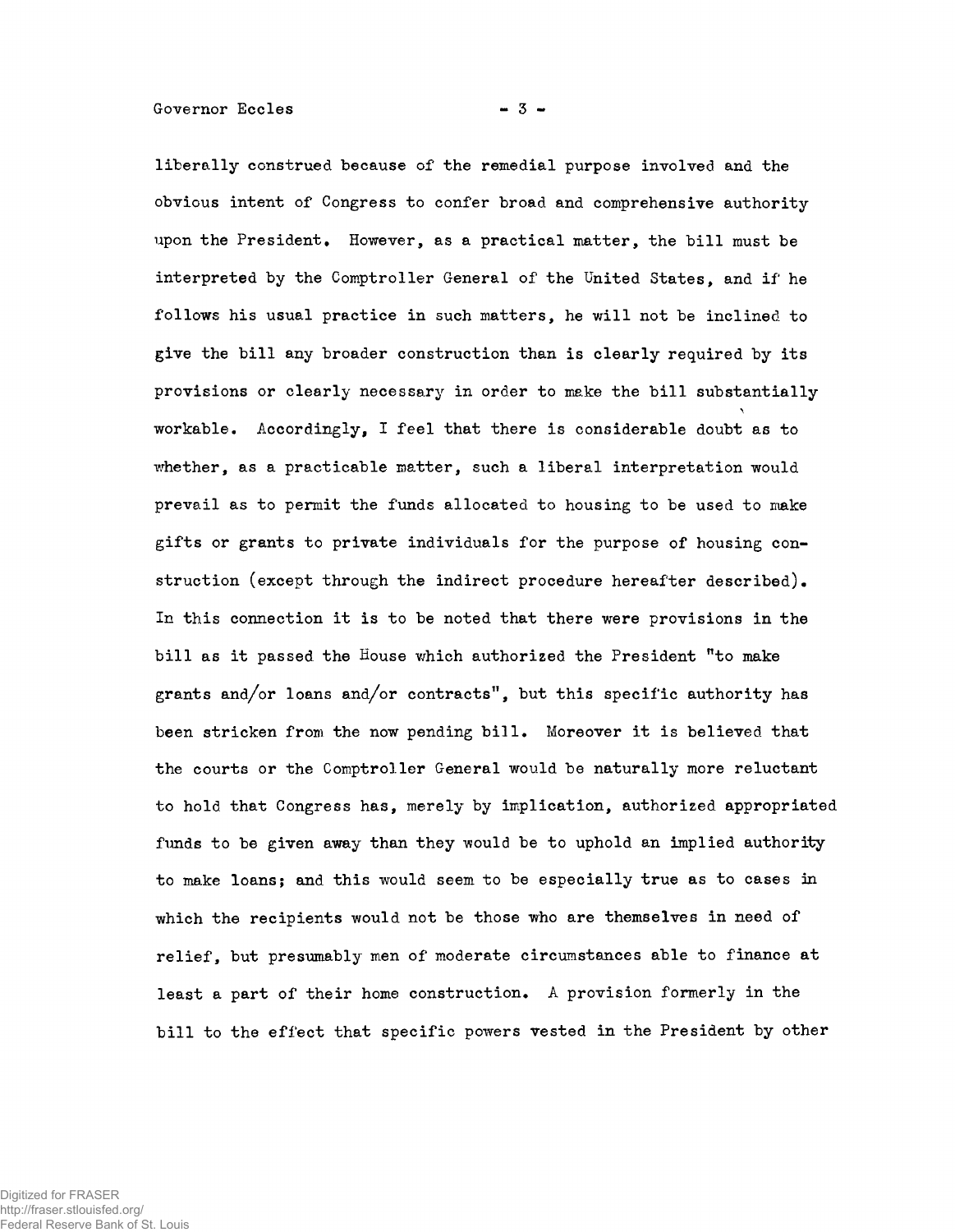sections of the bill should not be construed as limiting the general powers and discretion vested in him by Section 1, has also been stricken out, a technical indication of an intent for a none too liberal construction.

In connection with this matter a recent decision of the Comptroller General is of interest. Congress appropriated #3,300,000,000 to carry out the provisions of the National Industrial Recovery Act and provided that it might be expended "in the discretion and under the direction of the President" and it was contended that the authority of the President under this language was broad enough to permit expenditures in disregard of other laws. The Comptroller General stated: "This view overlooks the fact that when an undefined discretion is granted by law it is a legal discretion and not a discretion to disregard or to violate statutory law -- and that when a broader authority is intended, for instance, active disregard of other laws, the form of legislation long followed by the Congress has been to specifically include the words 'notwithstanding the provisions of other laws' or other words having like meaning."

## Authority to Acquire and Dispose of Real Estate,

Even though the bill is construed as not authorizing direct gifts or grants to individuals for private construction, the provisions of section 4 of the bill would seem broad enough to permit the same result to be accomplished through an indirect and rather roundabout method which might or might not be found practical. This section authorizes the President, within the limits of the appropriation made in section 1, to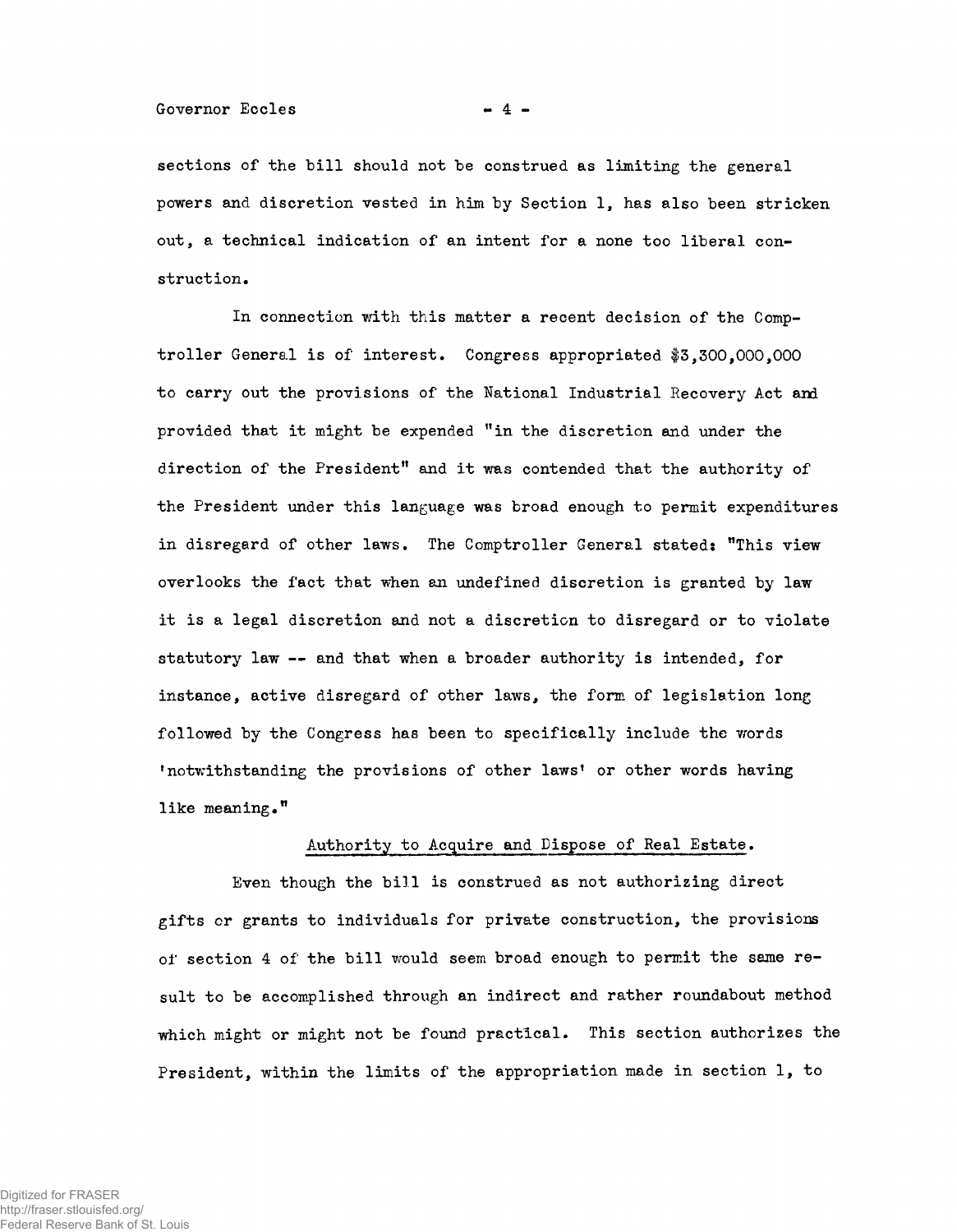acquire by purchase or by the power of eminent domain any real property or any interest therein and to improve, develop, grant, sell, lease or otherwise dispose of such property or such interest. Under this it would seem that the President would be authorized, in order to provide "relief" or "work relief" to purchase a lot or an interest therein and grant or give the same to an individual on condition that he erect a building on such lot; or the President might purchase an interest in a lot owned by a certain individual with an agreement to reconvey the same to such individual without consideration when the latter had erected a residence or other building thereon. This procedure would be cumbersome and somewhat impractical but I believe that it would be permissible under the terms of the bill.

The argument may be made that the word "grant" in this connection does not authorize an outright gift but merely a conveyance of property for a consideration. The bill, however, apparently uses the word "grant" in contradistinction to the words "sell" and "lease", and, moreover, the word "grant" means to give.

While this method may be cumbersome and not at all practicable in many cases, it does seem to be a possible course of action which might be legally justified under the terms of the present bill.

## Possible Revision of Bill in Conference.

It is quite probable that in the consideration of the bill in conference between the House and Senate, considerable revision of its provisions will be necessary, because there is so much doubt as to the correct interpretation of its various provisions that it may be regarded